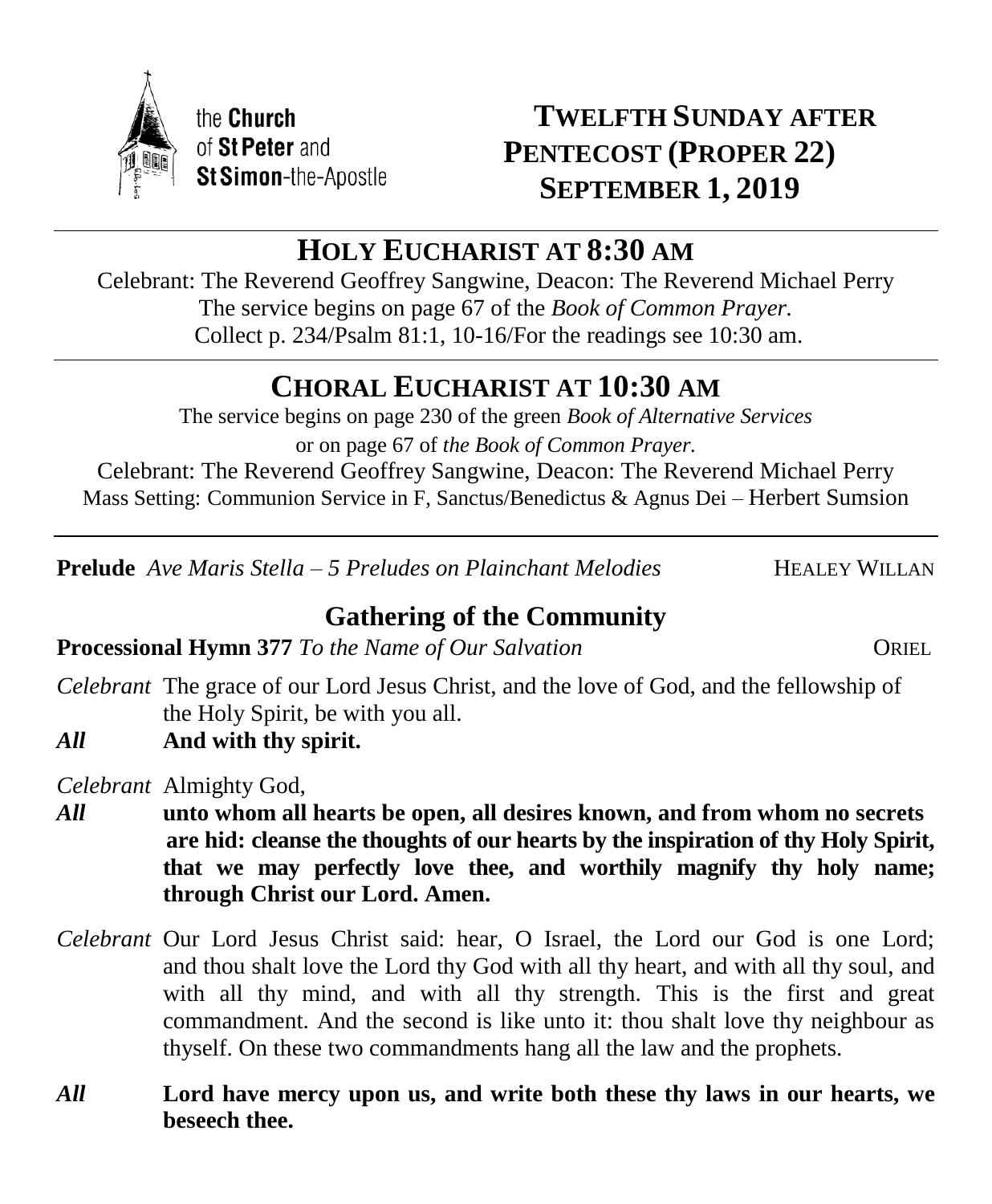**Gloria** CP# 679 MERBECKE

*Celebrant* Glory be to God on high,

*All* **and in earth peace, good will towards all. We praise thee, we bless thee, we worship thee, we glorify thee, we give thanks to thee for thy great glory, O Lord God, heavenly king, God the Father almighty. O Lord, the only-begotten Son, Jesus Christ; O Lord God, Lamb of God, Son of the Father, that takest away the sin of the world, have mercy upon us. Thou that takest away the sin of the world, receive our prayer. Thou that sittest at the right hand of God the Father, have mercy upon us. For thou only art holy; thou only art the Lord; thou only, O Christ, with the Holy Ghost, art most high in the glory of God the Father. Amen.**

### **Collect of the Day**

*Celebrant* Author and Giver of all good things, graft in our hearts the love of your name, increase in us true religion, nourish us in all goodness, and of your great mercy keep us in the same; through Jesus Christ our Lord, who lives and reigns with you and the Holy Spirit, one God, now and for ever.

# **Proclamation of the Word**

**1**<sup>st</sup> Lesson *Jeremiah* 2:4-13 Read by Rex Southgate

 $Reader$  $s$ <sup>t</sup> Lesson is written in the  $2<sup>nd</sup>$  chapter of the book of Jeremiah, beginning at the  $4^{\text{th}}$  verse.

Hear the word of the Lord, O house of Jacob, and all the families of the house of Israel. Thus says the Lord: What wrong did your ancestors find in me that they went far from me, and went after worthless things, and became worthless themselves? They did not say, 'Where is the Lord who brought us up from the land of Egypt, who led us in the wilderness, in a land of deserts and pits, in a land of drought and deep darkness, in a land that no one passes through, where no one lives?' I brought you into a plentiful land to eat its fruits and its good things. But when you entered you defiled my land, and made my heritage an abomination. The priests did not say, 'Where is the Lord?' Those who handle the law did not know me; the rulers transgressed against me; the prophets prophesied by Baal, and went after things that do not profit. Therefore once more I accuse you, says the Lord, and I accuse your children's children. Cross to the coasts of Cyprus and look, send to Kedar and examine with care; see if there has ever been such a thing. Has a nation changed its gods, even though they are no gods? But my people have changed their glory for something that does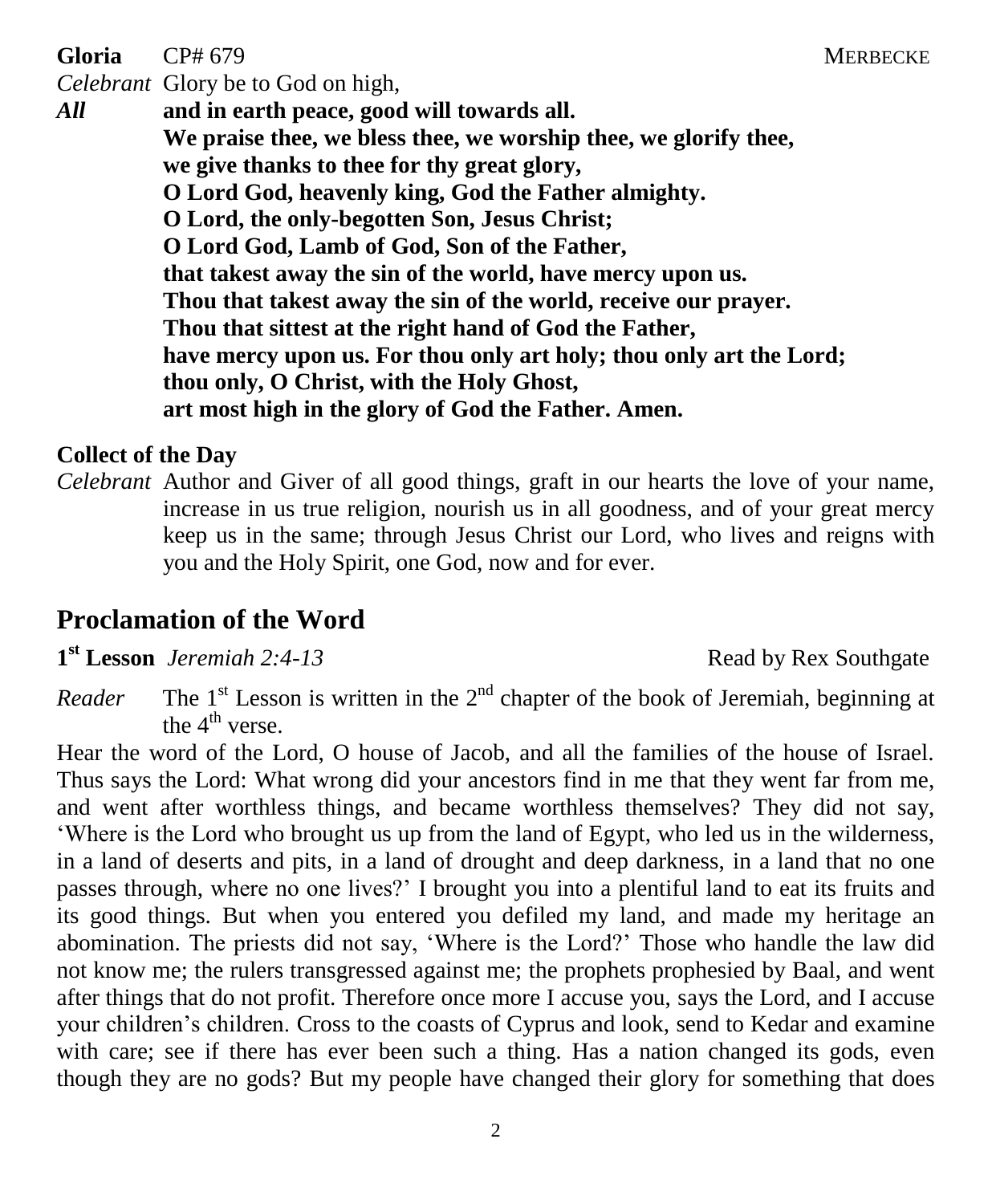not profit. Be appalled, O heavens, at this, be shocked, be utterly desolate, says the Lord, for my people have committed two evils: they have forsaken me, the fountain of living water, and dug out cisterns for themselves, cracked cisterns that can hold no water.

*Reader* The word of the Lord. *All* **Thanks be to God.**

# **Psalm 81: 1, 10-16**



*O sing merrily unto God our strength; / make a cheerful noise unto the God of Jacob*.

I am the LORD thy God, who brought thee out of the land of **E**gypt: / open thy mouth wide, and **I** will fill it.

*But my people would not hear my voice; / and Israel would not o-bey me.*

So I gave them up unto their stubborn **hearts**, / and let them follow their own i-**ma**ginations.

*O that my people would hearken unto me, / that Israel would walk in my ways!*

I should soon put down their en-**e**mies, / and turn my hand against their **ad-**versaries.

*The haters of the Lord should feign obedience un-to him; / but their time should en-dure for ever.*

I would feed them also with the finest **wheat**-flour; / and with honey out of the stony rock would I **sa**-tis-fy thee.'

**2 nd Lesson** *Hebrews 13:1-8* Read by Mary Martin

*Reader* The  $2<sup>nd</sup>$  Lesson is written in the 13<sup>th</sup> chapter of the Letter to the Hebrews, beginning at the  $1<sup>st</sup>$  verse.

Let mutual love continue. Do not neglect to show hospitality to strangers, for by doing that some have entertained angels without knowing it. Remember those who are in prison, as though you were in prison with them; those who are being tortured, as though you yourselves were being tortured. Let marriage be held in honour by all, and let the marriage bed be kept undefiled; for God will judge fornicators and adulterers. Keep your lives free from the love of money, and be content with what you have; for he has said, 'I will never leave you or forsake you.' So we can say with confidence, 'The Lord is my helper; I will not be afraid. What can anyone do to me?' Remember your leaders, those who spoke the word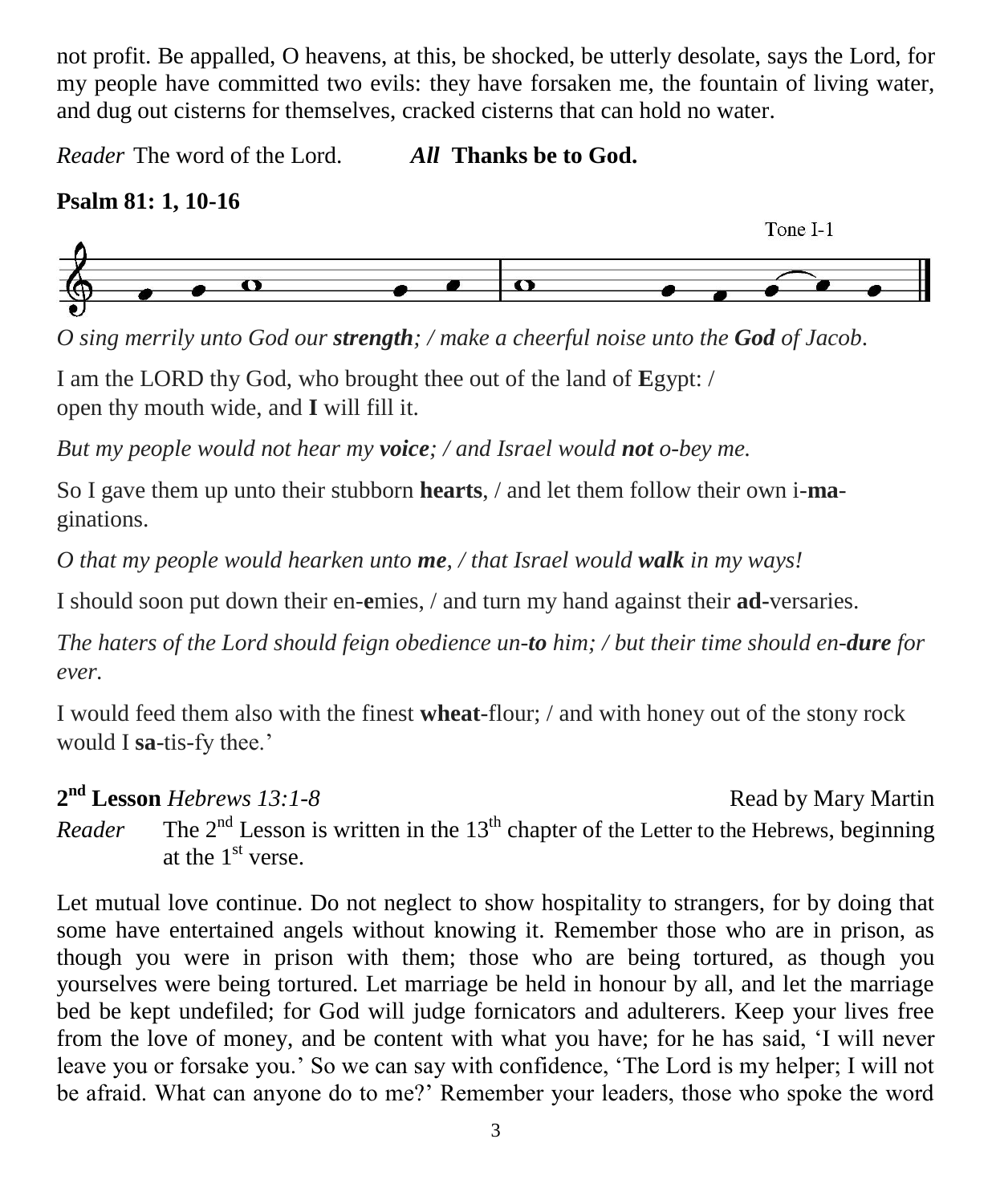of God to you; consider the outcome of their way of life, and imitate their faith. Jesus Christ is the same yesterday and today and for ever. Through him, then, let us continually offer a sacrifice of praise to God, that is, the fruit of lips that confess his name. Do not neglect to do good and to share what you have, for such sacrifices are pleasing to God.

*Reader* The word of the Lord. *All* **Thanks be to God.**

**Gradual Hymn 575** *Let Streams of Living Justice* **THAXTED** 

**The Holy Gospel** *Luke 14:1, 7-14* The Reverend Michael Perry

*Gospeller* The Lord be with you.

*All* **And with thy spirit.**

*Gospeller* The Holy Gospel is written in the 14<sup>th</sup> chapter of the Gospel according to St. Luke, beginning at the  $1<sup>st</sup>$  verse.

*All* **Glory be to thee, O Lord.**

On one occasion when Jesus was going to the house of a leader of the Pharisees to eat a meal on the sabbath, they were watching him closely. When he noticed how the guests chose the places of honour, he told them a parable. 'When you are invited by someone to a wedding banquet, do not sit down at the place of honour, in case someone more distinguished than you has been invited by your host; and the host who invited both of you may come and say to you, "Give this person your place", and then in disgrace you would start to take the lowest place. But when you are invited, go and sit down at the lowest place, so that when your host comes, he may say to you, "Friend, move up higher"; then you will be honoured in the presence of all who sit at the table with you. For all who exalt themselves will be humbled, and those who humble themselves will be exalted.' He said also to the one who had invited him, 'When you give a luncheon or a dinner, do not invite your friends or your brothers or your relatives or rich neighbours, in case they may invite you in return, and you would be repaid. But when you give a banquet, invite the poor, the crippled, the lame, and the blind. And you will be blessed, because they cannot repay you, for you will be repaid at the resurrection of the righteous.'

*Gospeller* The Gospel of Christ. *All* **Praise be to thee, O Christ.**

**Homily The Reverend Michael Perry** 

**Nicene Creed –** Pages 234/71

*Celebrant* I believe in one God,

**the Father almighty, maker of heaven and earth, and of all things visible and invisible; and in one Lord Jesus Christ, the only-begotten Son of God, begotten of the Father before all worlds, God, of God; Light, of Light; very God, of very God; begotten, not**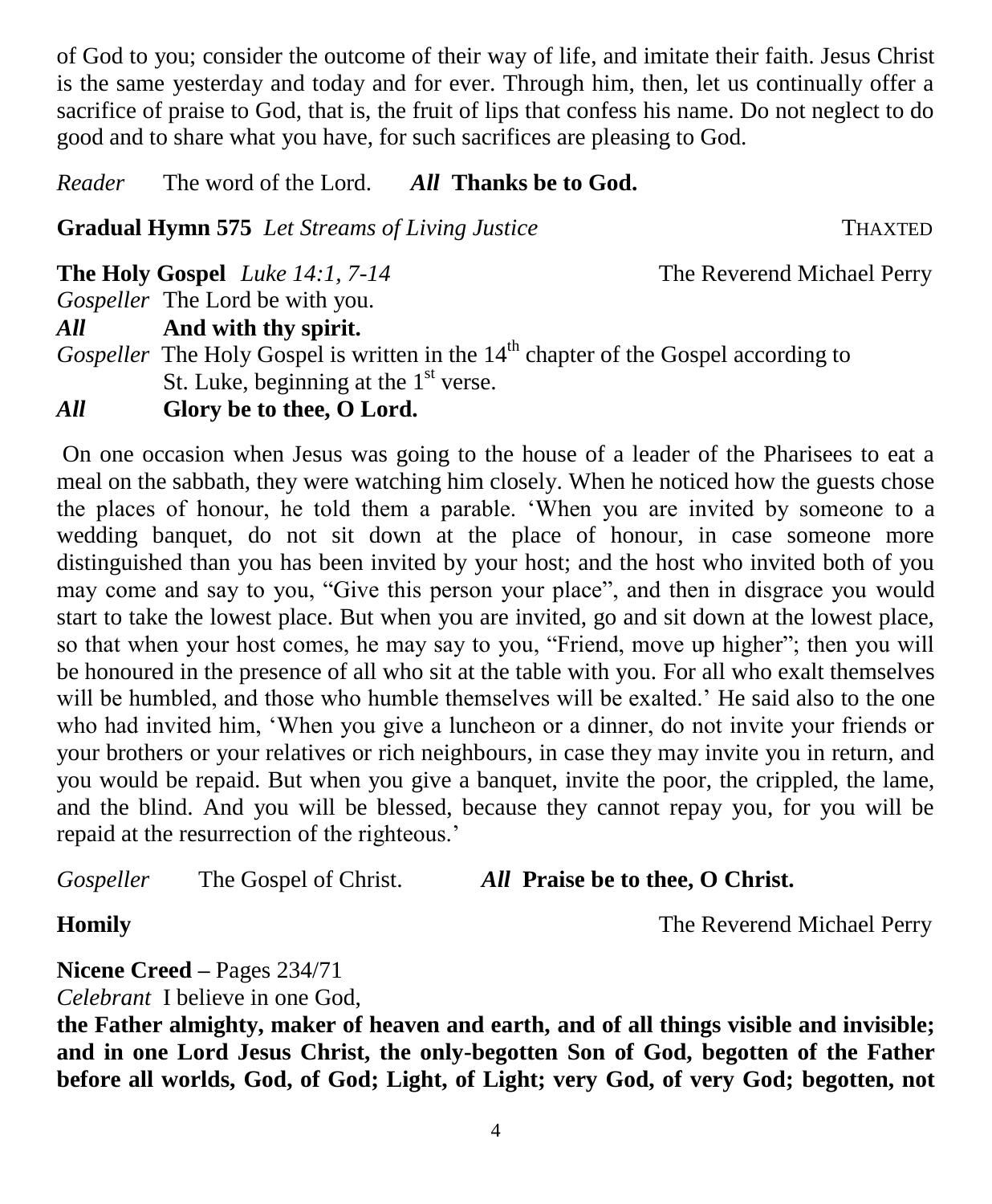**made; being of one substance with the Father; through whom all things were made: who for us and for our salvation came down from heaven, and was incarnate by the Holy Ghost of the Virgin Mary, and was made man, and was crucified also for us under Pontius Pilate. He suffered and was buried, and the third day he rose again, according to the scriptures, and ascended into heaven, and sitteth on the right hand of the Father. And he shall come again with glory to judge both the quick and the dead: whose kingdom shall have no end. And I believe in the Holy Ghost, the Lord, the giver of life, who proceedeth from the Father and the Son, who with the Father and the Son together is worshipped and glorified, who spake by the prophets. And I believe one, holy, catholic, and apostolic Church. I acknowledge one baptism for the remission of sins. And I look for the resurrection of the dead, and the life of the world to come. Amen.**

**Prayers of the People** Led by Kevin Sinclair

**Confession and Absolution –** Pages 238-240/76-78

*The Celebrant invites the prayer of confession. Please kneel, as able. Silence is kept. Celebrant* Almighty God,

**Father of our Lord Jesus Christ, maker of all things and judge of all people: we acknowledge and confess our manifold sins and wickedness, which we from time to time most grievously have committed, by thought, word and deed, against thy divine majesty. We do earnestly repent, and are heartily sorry for these our misdoings. Have mercy upon us, most merciful Father; for thy Son our Lord Jesus Christ's sake, forgive us all that is past; and grant that we may ever hereafter serve and please thee in newness of life, to the honour and glory of thy name; through Jesus Christ our Lord. Amen.**

*The absolution is pronounced*

*Celebrant* The peace of the Lord be always with you. *All* **And with thy spirit.**

*We invite you to share a sign of peace with those near you – a handshake, slight bow or other form of greeting. Please respect the wishes of those who prefer not to shake hands.*

# **Celebration of the Eucharist**

**Offertory Hymn 592** *Where Cross the Crowded Ways of Life* FULDA (WALTON)

#### **Prayer over the Gifts**

*Celebrant* Merciful God, receive all we offer you this day. Give us grace to love one another that your love may be made perfect in us. We ask this in the name of Jesus Christ our Lord. **Amen.**

**Great Thanksgiving –** pp. 241-243/78-83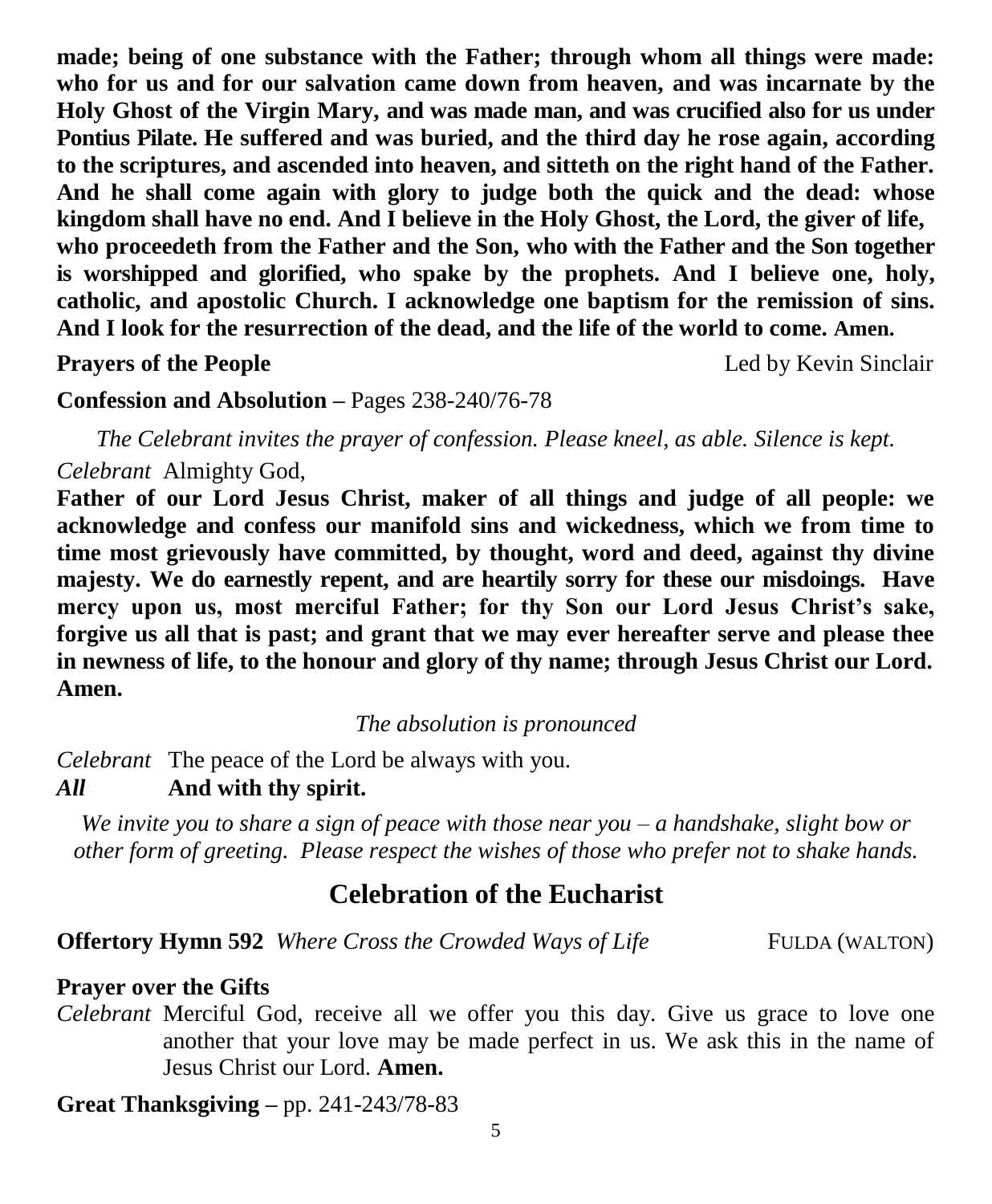*Celebrant* The Lord be with you.

*All* **And with thy spirit.** 

*Celebrant* Lift up your hearts.

*All* **We lift them up unto the Lord.** 

*Celebrant* Let us give thanks unto our Lord God.

*All* **It is meet and right so to do.** 

*The Celebrant continues with the preface. Then the choir sings:*

Holy, Holy, Holy, Lord God of Hosts. Heaven and earth are full of thy glory. Glory be to thee O Lord most High. Blessed is he that cometh in the name of the Lord. Hosanna in the highest.

Blessing and glory and thanksgiving be unto thee, almighty God, our heavenly Father, who of thy tender mercy didst give thine only Son Jesus Christ to take our nature upon him, and to suffer death upon the cross for our redemption; who made there, by his one oblation of himself once offered, a full, perfect, and sufficient sacrifice, oblation, and satisfaction, for the sins of the whole world; and did institute, and in his holy Gospel command us to continue, a perpetual memorial of that his precious death, until his coming again. Hear us, O merciful Father, we most humbly beseech thee; and grant that we receiving these thy creatures of bread and wine, according to thy Son our Saviour Jesus Christ's holy institution, in remembrance of his death and passion, may be partakers of his most blessed body and blood; who, in the same night that he was betrayed, took bread; and, when he had given thanks, he brake it; and gave it to his disciples, saying, "Take, eat; this is my body which is given for you: Do this in remembrance of me." Likewise, after supper he took the cup; and when he had given thanks, he gave it to them, saying, "Drink ye all, of this; for this is my blood of the new covenant, which is shed for you and for many for the remission of sins: Do this, as oft as ye shall drink it, in remembrance of me." Wherefore, O Father, Lord of heaven and earth, we thy humble servants, with all thy holy Church, remembering the precious death of thy beloved Son, his mighty resurrection, and glorious ascension, and looking for his coming again in glory, do make before thee, in this sacrament of the holy bread of eternal life and the cup of everlasting salvation, the memorial which he hath commanded: **We praise thee, we bless thee, we thank thee, and we pray to thee, Lord our God.** 

And we entirely desire thy fatherly goodness mercifully to accept this our sacrifice of praise and thanksgiving, most humbly beseeching thee to grant, that by the merits and death of thy Son Jesus Christ, and through faith in his blood, we and all thy whole Church may obtain remission of our sins, and all other benefits of his passion; And we pray that by the power of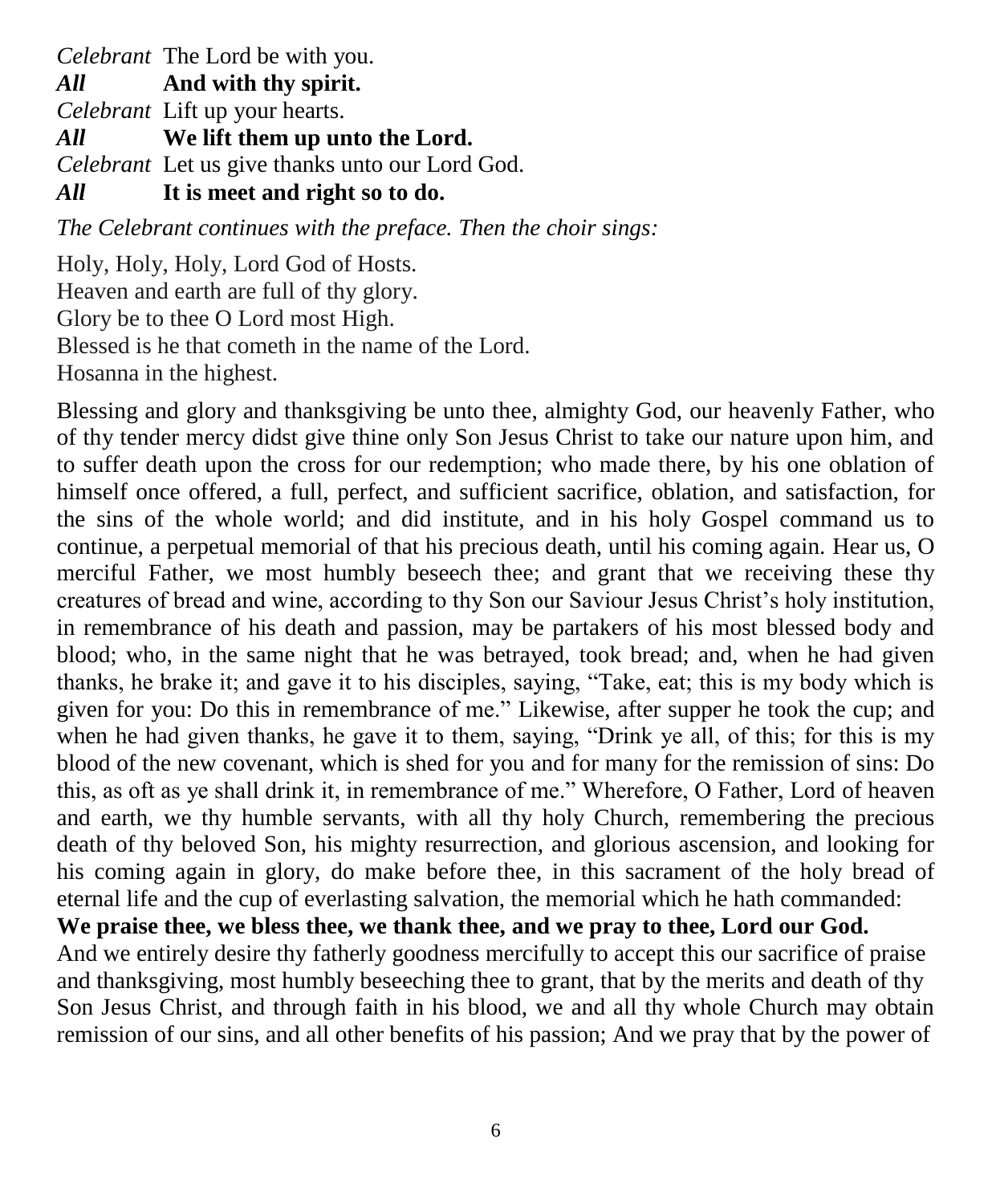thy Holy Spirit, all we who are partakers of this holy communion may be fulfilled with thy grace and heavenly benediction; through Jesus Christ our Lord, by whom and with whom, in the unity of the Holy Spirit, all honour and glory be unto thee, O Father Almighty, world without end. **Amen.**

**Lord's Prayer –** *Sung by all*

## **Breaking of the Bread**

*Celebrant* Christ our Passover is sacrificed for us; *All* **Therefore, let us keep the feast.**

*Celebrant* We do not presume

*All* **to come to this thy Table, O merciful Lord, Trusting in our own righteousness, But in thy manifold and great mercies. We are not worthy So much as to gather up the crumbs under thy Table. But thou art the same Lord, Whose property is always to have mercy: Grant us therefore, gracious Lord, So to eat the Flesh of thy dear Son Jesus Christ, And to drink his Blood, That our sinful bodies may be made clean by his Body, And our souls washed through his most precious Blood, And that we may evermore dwell in him, And he in us. Amen.**

### **Agnus Dei**

*Choir* O Lamb of God, that takest away the sin of the world, have mercy upon us. O Lamb of God, that takest away the sin of the world, have mercy upon us. O Lamb of God, that takest away the sin of the world, grant us thy peace.

**Communion Hymn 60** *I come with Joy* **LAND OF REST** 

## **Holy Communion**

*All baptized Christians are welcome to receive Communion. Please do not dip the consecrated bread into the wine - Drinking from the chalice is considered safe from the point of view of public health. You are also welcome to receive only the bread, if you prefer. Indicate this by holding your arms crossed over your chest as the chalice passes; this is also a way to receive a blessing rather than communion. Gluten-free communion wafers are available – please let the administering priest know.*